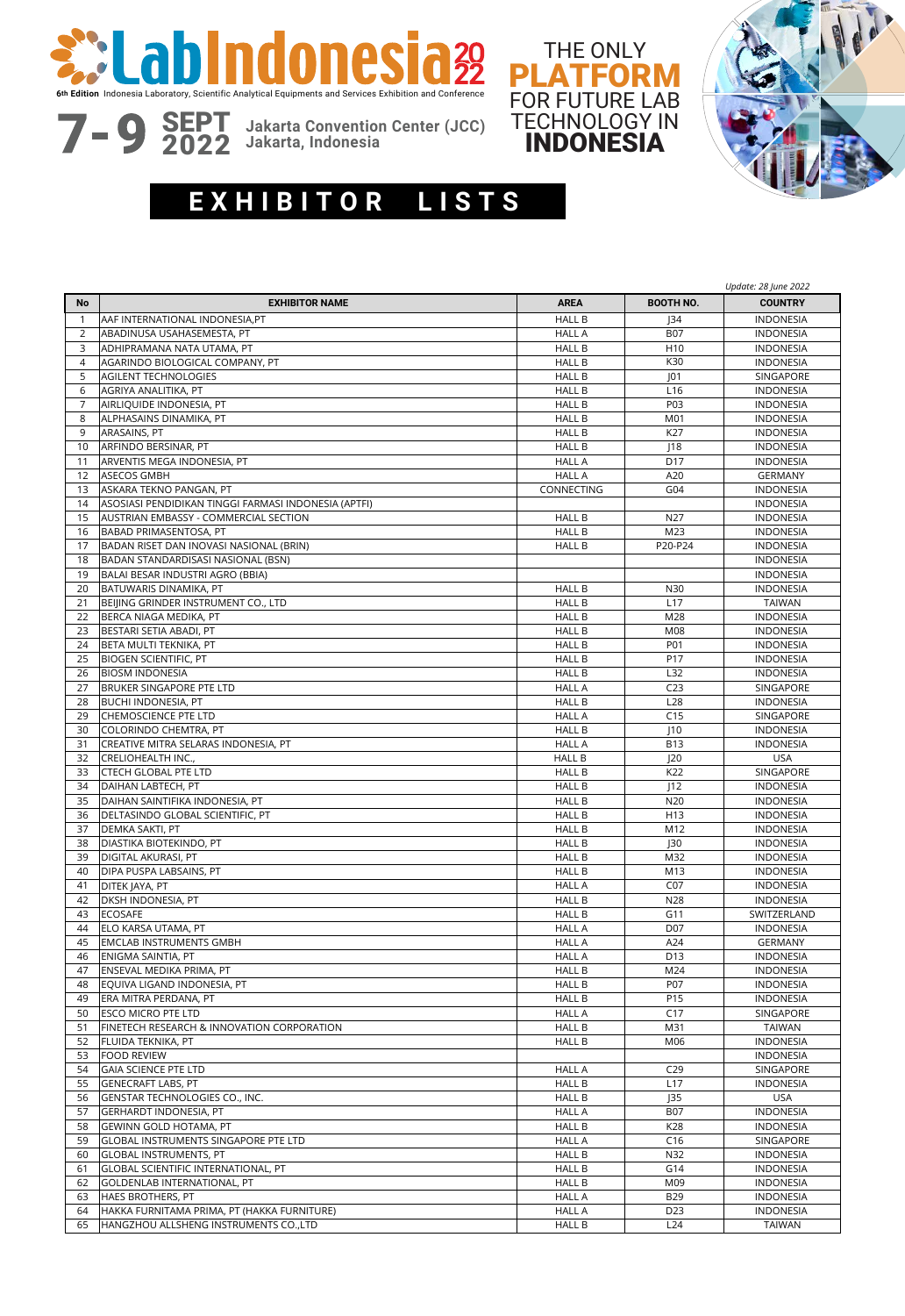| 66  | HANNA INSTRUMENTS INDOTAMA, PT                                | <b>HALL B</b> | H <sub>03</sub> | <b>INDONESIA</b> |
|-----|---------------------------------------------------------------|---------------|-----------------|------------------|
| 67  | HARTECH INDONESIA, PT                                         | <b>HALL B</b> | M30             | <b>INDONESIA</b> |
| 68  | HASE UTAMA INDONESIA, PT                                      | CONNECTING    | P01             | <b>INDONESIA</b> |
| 69  | HILAB SCIENCETAMA, PT                                         | <b>HALL B</b> | P13             | <b>INDONESIA</b> |
| 70  | HIMPUNAN KIMIA INDONESIA (HKI)                                |               |                 | <b>INDONESIA</b> |
| 71  | HINDUSTAN PLATINUM PVT LTD                                    | <b>HALL B</b> | L30             | <b>INDIA</b>     |
|     |                                                               |               |                 |                  |
| 72  | <b>HYUNDAI MICRO</b>                                          | <b>HALL B</b> | N01             | <b>KOREA</b>     |
| 73  | IKA WORKS (ASIA) SDN BHD                                      | <b>HALL A</b> | A35             | MALAYSIA         |
| 74  | IKATAN LABORATORIUM KESEHATAN INDONESIA (ILKI)                |               |                 | <b>INDONESIA</b> |
| 75  | INDOFA UTAMA MULTI CORE, PT                                   | CONNECTING    | G06             | <b>INDONESIA</b> |
| 76  | INDONETWORK.CO.ID                                             |               |                 | <b>INDONESIA</b> |
| 77  | INDOTECH SCIENTIFIC, PT                                       | <b>HALL B</b> | K20             | <b>INDONESIA</b> |
| 78  | INFINITI BIOANALITIKA, PT                                     | <b>HALL A</b> | D <sub>29</sub> | <b>INDONESIA</b> |
|     |                                                               |               |                 |                  |
| 79  | INTERNASIONAL TEKNIK SOLUSINDO. PT                            | <b>HALL B</b> | M04             | <b>INDONESIA</b> |
| 80  | <b>INTERSCIENCE</b>                                           | CONNECTING    | F05             | <b>FRANCE</b>    |
| 81  | INTRALAB EKATAMA, PT                                          | <b>HALL B</b> | K24             | <b>INDONESIA</b> |
| 82  | INTRALAB TRADING MANDIRI PT                                   | CONNECTING    | F06             | <b>INDONESIA</b> |
| 83  | ITS SCIENCE INDONESIA, PT                                     | <b>HALL A</b> | A01             | <b>INDONESIA</b> |
| 84  | JEIOTECH CO., LTD                                             | <b>HALL B</b> | N <sub>03</sub> | <b>KOREA</b>     |
| 85  | JOHNSON SCIENTIFIC EQUIPMENT CO.                              | <b>HALL A</b> | E31             | SINGAPORE        |
|     |                                                               |               |                 |                  |
| 86  | K LAB CO., LTD                                                | <b>HALL B</b> | N04             | <b>KOREA</b>     |
| 87  | KARUNIA JASINDO, PT                                           | <b>HALL B</b> | 21              | INDONESIA        |
| 88  | KARYA DAYA SYAFARMASI, PT                                     | <b>HALL B</b> | G12 & L14       | <b>INDONESIA</b> |
| 89  | KEYENCE INDONESIA, PT                                         | <b>HALL A</b> | <b>B23</b>      | <b>INDONESIA</b> |
| 90  | KINGLAB INDONESIA, PT                                         | <b>HALL B</b> | $\vert$ 16      | <b>INDONESIA</b> |
| 91  | KNAUER WISSENSCHAFTLICHE GERÄTE GMBH                          | <b>HALL A</b> | A28             | <b>GERMANY</b>   |
| 92  | KURNIAJAYA MUKTISENTOSA, PT                                   | <b>HALL A</b> | D <sub>25</sub> | <b>INDONESIA</b> |
|     |                                                               |               |                 |                  |
| 93  | <b>LAB MANIA</b>                                              | <b>HALL B</b> |                 | <b>INDONESIA</b> |
| 94  | LAB SISTEMATIKA INDONESIA, PT                                 | CONNECTING    | F11             | <b>INDONESIA</b> |
| 95  | LAB TECHNOLOGI INDONESIA, PT                                  | <b>HALL B</b> | P08             | <b>INDONESIA</b> |
| 96  | LABEPEDIA                                                     |               |                 | <b>INDIA</b>     |
| 97  | LABOLYTIC PERIFERAL INDONESIA, PT                             | <b>HALL B</b> | K26             | <b>INDONESIA</b> |
| 98  | LABORATORIUM KESEHATAN DAERAH PROVINSI DKI JAKARTA            |               |                 | <b>INDONESIA</b> |
| 99  | LABORINDO SARANA, PT                                          | <b>HALL B</b> | H <sub>06</sub> | <b>INDONESIA</b> |
|     |                                                               |               |                 |                  |
| 100 | LABOUIP INDOPRIMA, PT                                         | <b>HALL B</b> | M07             | <b>INDONESIA</b> |
| 101 | LABSATU.COM                                                   | <b>HALL B</b> | L31             | <b>INDONESIA</b> |
| 102 | LABWARE SINGAPORE PTE LTD                                     | <b>HALL A</b> | C <sub>22</sub> | SINGAPORE        |
| 103 | LIBRA EMAS PERMATA, PT                                        | <b>HALL B</b> | 24              | <b>INDONESIA</b> |
| 104 | <b>LPPOM MUI</b>                                              |               |                 | <b>INDONESIA</b> |
| 105 | MAGNA SARDO, PT                                               | <b>HALL B</b> | L22             | <b>INDONESIA</b> |
| 106 | MAHA CHEMICALS (ASIA) PTE LTD                                 | <b>HALL B</b> | N <sub>02</sub> | <b>KOREA</b>     |
| 107 | MAJA BINTANG INDONESIA, PT                                    | <b>HALL B</b> | M18             | <b>INDONESIA</b> |
|     |                                                               |               |                 |                  |
| 108 | MASINDO SCIENTIFIC, PT                                        | <b>HALL B</b> | H <sub>09</sub> | <b>INDONESIA</b> |
| 109 | MASYARAKAT STANDARISASI INDONESIA (MASTAN)                    |               |                 | <b>INDONESIA</b> |
| 110 | MEDQUEST MITRA GLOBAL, PT                                     | <b>HALL B</b> | N24             | <b>INDONESIA</b> |
| 111 | MEGAH SEJAHTERA SCIENTIFIC, PT                                | <b>HALL B</b> | N <sub>16</sub> | <b>INDONESIA</b> |
|     | 112 MERCK CHEMICALS & LIFE SCIENCES, PT                       | <b>HALL A</b> | CO <sub>1</sub> | <b>INDONESIA</b> |
|     | 113 METROHM INDONESIA, PT                                     | <b>HALL A</b> | D01             | <b>INDONESIA</b> |
|     | 114 METTLER TOLEDO INDONESIA, PT                              | <b>HALL A</b> | E01             | <b>INDONESIA</b> |
|     |                                                               |               |                 |                  |
| 115 | MITRA MEGAH MANDIRI, CV                                       | <b>HALL B</b> | P10             | <b>INDONESIA</b> |
|     | 116 MULTIGUNA CIPTASENTOSA, PT                                | CONNECTING    | F <sub>09</sub> | <b>INDONESIA</b> |
| 117 | MULTILAB ADISURYA MANDIRI, PT                                 | <b>HALL A</b> | D19             | <b>INDONESIA</b> |
| 118 | MURNI DHARMA KARYA, PT                                        | <b>HALL B</b> | L11             | <b>INDONESIA</b> |
| 119 | NEOPOWERTECH CO. LTD                                          | HALL B        | N08             | <b>KOREA</b>     |
| 120 | NINGBO SCIENTZ BIOTECHNOLOGY CO., LTD                         | <b>HALL B</b> | L21             | <b>TAIWAN</b>    |
| 121 | NUTRILAB PRATAMA, PT                                          | <b>HALL B</b> | G16             | <b>INDONESIA</b> |
|     | 122 OHAUS (HONG KONG) LIMITED                                 | <b>HALL B</b> | K31             | <b>HONG KONG</b> |
|     |                                                               |               |                 |                  |
| 123 | ORANGE MEDIA GROUP PTE LTD (INDUSTRIAL GUIDE ASIA)            |               |                 | SINGAPORE        |
|     | 124 PALL CORPORATION                                          | <b>HALL B</b> | H <sub>07</sub> | <b>INDONESIA</b> |
| 125 | PANDU BIOSAINS, PT                                            | <b>HALL B</b> | M02             | <b>INDONESIA</b> |
|     | 126 PASIFIK SAINTIFIK, PT                                     | <b>HALL A</b> | A07             | <b>INDONESIA</b> |
|     | 127 PDK CO., LTD                                              | <b>HALL B</b> | N07             | <b>KOREA</b>     |
| 128 | PERHIMPUNAN AHLI KIMIA MEDISINAL INDONESIA (PERAKMI)          |               |                 | <b>INDONESIA</b> |
| 129 | PERHIMPUNAN MIKROBIOLOGI INDONESIA (PERMI)                    |               |                 | <b>INDONESIA</b> |
|     |                                                               |               |                 |                  |
| 130 | PERHIMPUNAN PRANATA LABORATORIUM PENDIDIKAN INDONESIA (PPLPI) |               |                 | <b>INDONESIA</b> |
| 131 | PERKINELMER SINGAPORE PTE LTD                                 | <b>HALL A</b> | E23             | SINGAPORE        |
| 132 | PHARMA TEST APPARATEBAU AG                                    | <b>HALL A</b> | A27             | GERMANY          |
|     | 133 PHENOMENEX                                                | <b>HALL B</b> | H11             | <b>USA</b>       |
|     | 134 PLASMA UNITECH GLOBAL, PT                                 | <b>HALL B</b> | J31             | <b>INDONESIA</b> |
| 135 | PROLABIOS MITRA ANALITIKA, PT                                 | <b>HALL B</b> | G18             | <b>INDONESIA</b> |
|     |                                                               |               |                 |                  |
|     | 136 PROLABMAS MURNI SWADAYA, PT                               | <b>HALL A</b> | A31             | <b>INDONESIA</b> |

## **w w w .lab- i n d o . c o m**